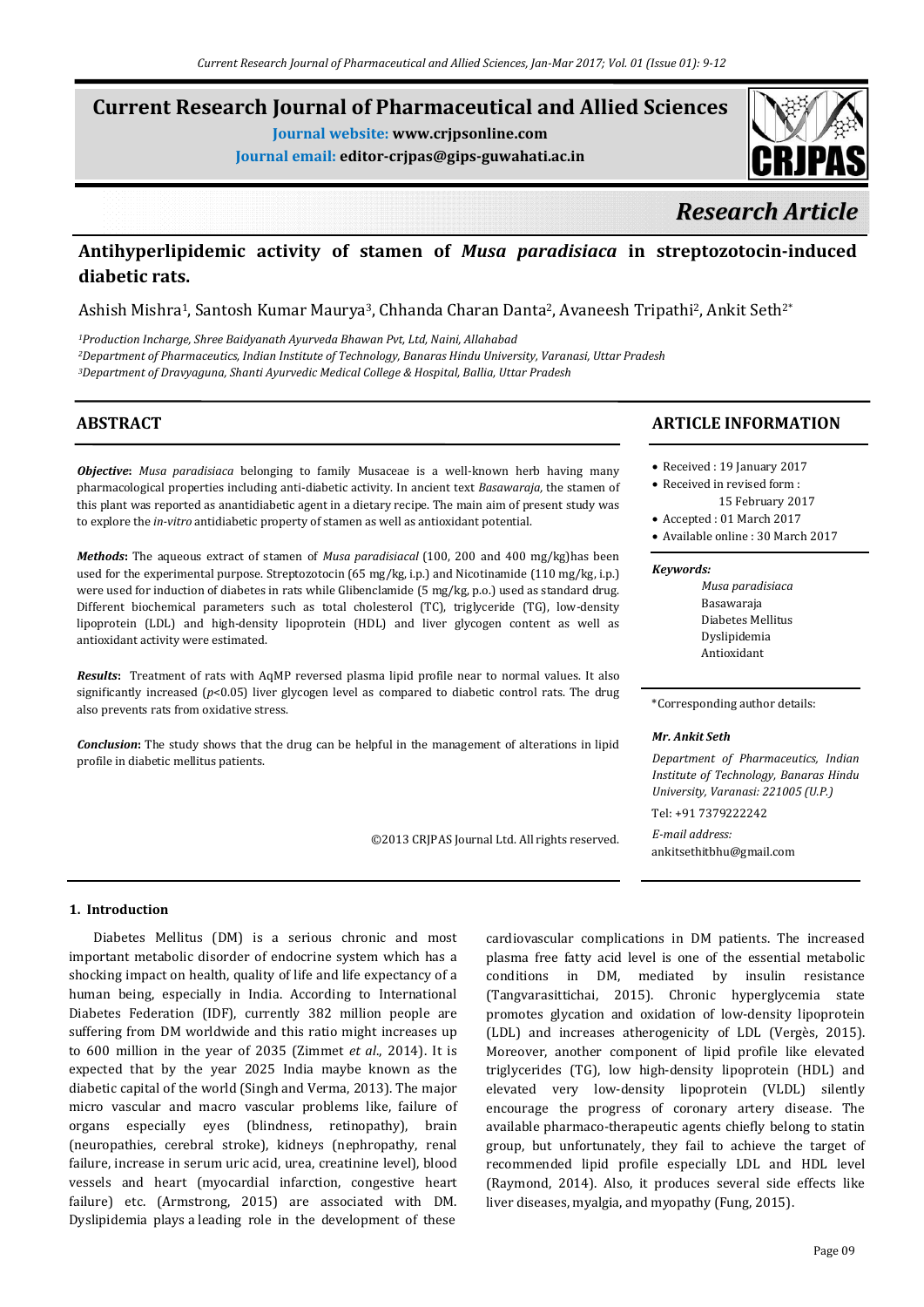In DM diseases, oxidative stress also plays a vital role in the pathogenesis of diabetic complications (Sarma et al., 2010). It is has been reported that utilization of antioxidant contributes a considerable role in the anticipation, cure, and management of some of the degenerative health problem includes diabetes mellitus (Tiwari, 2015). Some hypothesis indicates the delayed development of type 2 diabetes by consumption of antioxidants rich diet (Porter, 2012).

 Many efforts have been made in search of a plant/herbal product from medicinal plants having anti-diabetic activity along with antihyperlipidemic and antioxidant potential. In the traditional system of medicines approximately 1200 species of plants have been used for the management and cure of diabetes around the world (Hsu et al., 2009). More than 400 plants and its compounds have been scientifically evaluated for anti-diabetic activity (Singh et al., 2011). The utility of medicinal plants for management and treatment of DM is widespread all over India (Alamina, 2015). The proper use of resources of traditional medicinal herbs and its scientific validation remains an essential prospect for the therapeutic strategies and development of new drugs (Alamina, 2015).

 *Musa paradisiaca* (Musaceae), commonly known as Banana is a perennial tree like herb, usually grown indigenously in the tropics and subtropics regions. Several parts of this plant have been traditionally used in India as antidiarrhoeal, antidysentery, antihelminthic, anti-ulcerative, antimicrobial agent (Imam and Akter, 2011). Previously we have reported that stamen from *M. paradisiaca*possess anti-diabetic activity as mentioned in classical text **"***Basavarajiyam***"**. In the present study stamen from *M. paradisiaca* was screened for antihyperlipidemic activity in streptozotocin-induced diabetic in rats.

#### **2. Materials and methods**

#### *2.1. Plant material*

 The banana inflorescence of *M. paradisiaca*was collected in the month of June- July 2015 from Mondh, District Bhadohi (Uttar Pradesh) (25° 24' N, 82° 38' E longitude and altitude, 85 m ASL) and its stamen were separated from it. Authentication of plant material was done at Ayurvedic Pharmacy Laboratory, Rajiv Gandhi South Campus, Banaras Hindu University, Barkachha, Mirzapur and a voucher specimen number (APRL/HERB/2015-16/04) was kept for further support in future.

#### *2.2. Drugs and Chemicals*

 Streptozotocin (STZ), Glibenclamide and Nicotinamide (NDA) were purchased from (Sigma–Aldrich Co. LLC., New Delhi, India). All the solvents and reagents of analytical grade were used in all experiments.

#### *2.3. Animals*

 Charles Foster albino rats of 160–200 g weight were used in the study. The animals were kept in separate cages in standard laboratory conditions (12 h light/12h dark cycle, 50-60% relative humidity and at  $22\pm2^{\circ}$ C). The animals were fed with animal feed and water *ad libitum*. Prior approval was obtained from animal ethical committee of Banaras Hindu University (Dean/2015/CAEC/1431).

#### *2.4. Experimental protocol*

 Streptozotocin (65 mg/kg, i.p*.*) and Nicotinamide (110 mg/kg, i.p.) (Jadhav and Punchakayala, 2012) was used for induction of diabetes in rats. Animals with fasting blood Glucose > 250 mg/dL after 72h of drug administration were used for the study. Animals were divided into five groups (*n*=6) as follows and six non-diabetic animals serve as normal control (Group I). Group-II (Diabetic control rats), Group-III [Diabetic rats administered once with Glibenclamide (5 mg/kg, b.w. p.o.) (Sabitha et al., 2011) as the reference drug and Group-IV to VI: Diabetic rats were administered with the test drug.

 Treatment was continued for 21 days. Blood was collected from the tail vein, and blood glucose level was measured before dosing (day 0) as well as regular intervals of 7<sup>th</sup>, 14<sup>th</sup> and 21<sup>st</sup> days respectively during the treatment in all groups. On the 22<sup>nd</sup> day, the rats were sacrificed by cervical dislocation and blood was collected by adirect cardiac puncture and further, it was evaluated for various biochemical parameters.

#### *2.5. Biochemical analysis*

 Biochemical estimation kits were purchased from Span Diagnostic Surat, Gujarat, India which was used for the determination of total cholesterol (TC), triglyceride (TG), lowdensity lipoprotein (LDL) and high-density lipoprotein (HDL).

#### *2.6. Assay of Antioxidant activity*

 The isolated liver was weighed accurately and washed with ice-cold saline to remove traces of blood. Liver tissue was cut into small pieces and homogenized by Glass Teflon homogenizer (Thomas Scientific, Swedesboro, USA) in Tris–HCl buffer (0.025 M, pH 7.5). This liver homogenate was centrifuged at 10,000g for 10 min at 41°C temperature. The supernatant was separated and used for the estimations of antioxidant enzymes like glutathione peroxidase (GSH), superoxide dismutase (SOD) and lipid peroxidase (LPO). The level of LPO was estimated and expressed regarding malondialdehyde (MDA) as per the method of Ohkawa et al., 1979. The activity of SOD was estimated by following the procedure of Kakkar et al., 1984; based on the reduction of NBT to blue coloured formazan in the presence of phenazine methosulphate (PMS). GSH was estimated as per the method of Sedlak and Lindsay, 1968 and expressed in term of μmol/g of wet tissue.

#### *2.7. Estimation of glycogen content*

 Glycogen content in Liver was determined by homogenization of 1 gm of the liver with phosphate buffer and the addition of 6mL of 0.6N hydrochloric acid in the test tube which was covered with a glass bulb. This reaction mixture was heated on a water bath for 2–2.5 hour to make sure that the sample hydrolyzed. The sample solution was kept for selfcooling, and it was neutralized with 0.5N sodium hydroxide with an indicator, phenol red. Then the whole sample was transferred into a volumetric flask and diluted. The amount of glucose in the solution was determined. On calculation, 0.93 was taken as a conversion factor for determination of glycogen from the glucose in the hydrolyzed glycogen sample (Sinnathambi, 2010).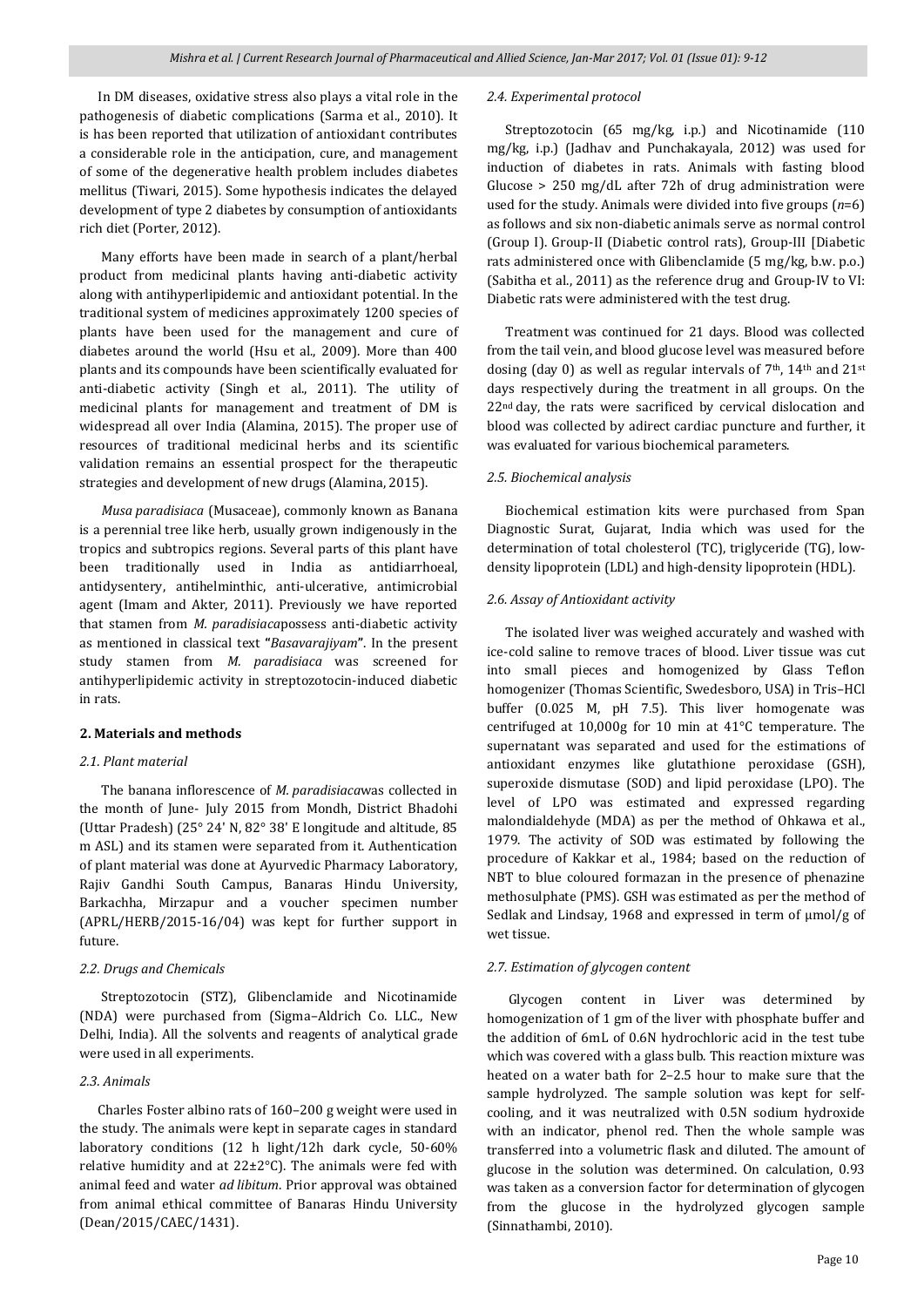#### *2.8. Statistical analysis*

 All data were expressed as mean ±SEM. One-way ANOVA followed by Tukey's multiple comparison tests was performed for the statistical analysis using Software GraphPad Prism, Version 5.0.1. *p*<0.05 was taken as statistically significant.

#### **3. Result**

#### *3.1 Effect on plasma lipid profile*

 Effect of AqMP on plasma lipid profile i.e. total cholesterol (TC), triglycerides (TG) and lipoproteins (LDL and HDL) are shown in Table 2. The levels of plasma total cholesterol triglycerides and LDL were significantly increased (p< 0.05), whereas the level of HDL was significantly decreased (p< 0.05), in diabetic rats as compared to normal control. Treatment with AqMP reversed plasma lipid profile near to normal values. It shows that treatment with AqMP significantly improved the lipid profile in diabetic animals. The effect of AqMP( 200 and 400 mg/kg, p.o.) was found comparable with that of glibenclamide (5 mg/kg, p.o.).

#### *3.2. Effect of AqMP on the lipid profile of STZ-NDA induced diabetic rats.*

 Values are mean±S.E.M of 6 animals in each group. a*p*< 0.05 compared to normal control; b*p*< 0.05 compared to diabetic control; (One-way ANOVA followed by Tukey's Multiple Comparison test). [Abbreviation: Glib-Glibenclamide; AqMP-Aqueous extract of *M. paradisiaca*]

#### *3.3. Effect on glycogen content*

 The effect of treatment of AqMP in rats on liver glycogen is shown in Figure 1. A significant decline (*p*< 0.05) in liver glycogen content was observed in the diabetic control group as compared to normal control group. Rats treated with AqMP100 mg/kg p.o., did not show any significant increase in liver glycogen level. However, rats treated with 200 and 400 mg/kg, p.o., showed pronounced increases in liver glycogen level. Glibenclamide treatment also significantly increased (*p*< 0.05) liver glycogen level as compared to diabetic control rats.

#### *3.4. Effect on antioxidant enzyme activity*

 Table 2 represents changes in oxidative stress in liver samples of normal and experimental rats. There was a significant elevation in tissue TBARS in animals during diabetes as compared to the normal group. Administration of AqMP (200 & 400 mg/kg, p.o.) significantly decreased the lipid peroxidation in diabetic rats. The effect of AqMP at the dose

| Table 1. Effect of AqMP on Lipid profile of STZ-NDA induced diabetic rats |  |  |  |
|---------------------------------------------------------------------------|--|--|--|
|---------------------------------------------------------------------------|--|--|--|

|                  | $LDL$ (mg/dL)                 | $HDL$ (mg/dL)                 | $TC$ (mg/dL)        | TG (mg/dL)                     |
|------------------|-------------------------------|-------------------------------|---------------------|--------------------------------|
| Normal           | $19.04 \pm 0.25$              | $45.31 \pm 1.66$              | 73.54±0.91          | $65.67 \pm 1.00$               |
| Diabetic Control | $126.96 \pm 0.72$ a           | $24.07 \pm 0.52$ <sup>a</sup> | $185.46 \pm 0.78$ a | $158.16 \pm 0.75$ <sup>a</sup> |
| Standard Glib    | $26.25 \pm 1.51$ <sup>b</sup> | $44.83 \pm 0.53$              | 77.97±4.26b         | $70.84 \pm 3.09$               |
| AgMP (100)       | $81.58 \pm 2.22$ ab           | $39.31 \pm 0.38$ ab           | $11447+121$ ab      | $149.81 \pm 2.82$ <sup>a</sup> |
| AgMP (200)       | $60.51 \pm 2.88$ ab           | $42.91 \pm 1.15$ <sup>b</sup> | $91.96 \pm 0.79$ ab | $83.94 \pm 1.11$ ab            |
| AgMP (400)       | $23.61 \pm 1.76$              | $51.15 \pm 0.77$ ab           | 75.11±2.97b         | 69.86±2.92b                    |

level of 400 mg/kg, p.o., was found comparable to glibenclamide. Statistical analysis by one-way ANOVA on the effect of AqMP on the activity of SOD and CAT showed a significant effect of treatment with AqMP. The activity of SOD and catalase were found significantly lower in diabetic rats as compared with their values in normal control rats. Treatment with AQMP in diabetic rats significantly restored the enzyme levels as compared to untreated diabetes animals.

#### **4. Discussion**

 The key markers of dyslipidemia are the elevated plasma levels of triglyceride, total cholesterol, VLDL, LDL and decrease the level of HDL (Bitzur et al., 2009) which commonly occurs with the non-alcoholic fatty liver disease in diabetic patients (Firneisz et al., 2014). Insulin resistance condition and malfunction of β-cells are responsible for marked hyperlipidemia. The insulin has an inhibitory effect on the key enzyme (3-hydroxy-3-methyl-methylglutaryl) which is responsible for biosynthesis of cholesterol (Ghoul et al., 2012). In diabetic condition, high cholesterol leads to severe retinopathy complication which further leads to blockage of blood vessels and causes complete blindness (Chen et al., 2016).

 Cardiovascular diseases like angina, congestive heart failure, stroke, myocardial infarction and peripheral artery disease associated with diabetes which are the leading cause of mortality and it can be improved by the AqMP treatment (IDF, 2013). Elevated levels of TG, TC, LDL, VLDL and decrease HDL might increase the risk of coronary heart diseases (Anwar *et al*., 2013) which is the secondary complications of diabetes. In diabetic conditions, the AqMP has the potency to minimize the long-term cardiovascular complications. The lowering of lipid level also reduces the risk of any vascular complication occur in DM (Movahedian et al., 2010). HDL promotes the efflux of



**Figure 1.Effect of AqMP on Liver glycogen in STZ-NDA induced diabetic rats.**  Values are mean ± SEM of 6 animals in each group. a*p*< 0.05 compared to normal control; bp< 0.05 compared to diabetic control; (One-way ANOVA followed by Tukey's Multiple Comparison tests). (Abbreviation: Glib-Glibenclamide; AqMPaqueous extract of *M. paradisiaca*)

| Table 2. Effect of AqMP on oxidative stress STZ-NDA induced diabetic rats. |                |  |
|----------------------------------------------------------------------------|----------------|--|
|                                                                            | <b>IDO AID</b> |  |

|                  | LPO (MDA,<br>nmol/g<br>tissue) | $SOD$ (units/g)<br>tissue)    | $GSH( \mu g \text{ } GSH/ g$<br>tissue) |
|------------------|--------------------------------|-------------------------------|-----------------------------------------|
| Normal Control   | $12.46 \pm 2.43$               | $33.45 \pm 0.36$              | 3838.22±155.88                          |
| Diabetic Control | $94.65 \pm 7.69^a$             | $14.74 \pm 0.89$ <sup>a</sup> | $1096.43 \pm 121.39^a$                  |
| Standard Glib    | $16.71 \pm 0.94^b$             | 32.46 $\pm$ 0.78 <sup>b</sup> | $3684.69 \pm 124.92^b$                  |
| AgMP 100         | $82.46 \pm 1.11^a$             | $21.17 \pm 2.16^{ab}$         | $1745.31 \pm 117.27$ <sup>a</sup>       |
| AgMP 200         | $50.32 \pm 7.89$ <sup>ab</sup> | $29.97\pm0.13^{b}$            | $2248.62 \pm 167.67$ <sup>ab</sup>      |
| AgMP 400         | $17.07 \pm 2.53^{\mathrm{b}}$  | $31.24 \pm 1.25^b$            | 3405.88±247.03 <sup>b</sup>             |